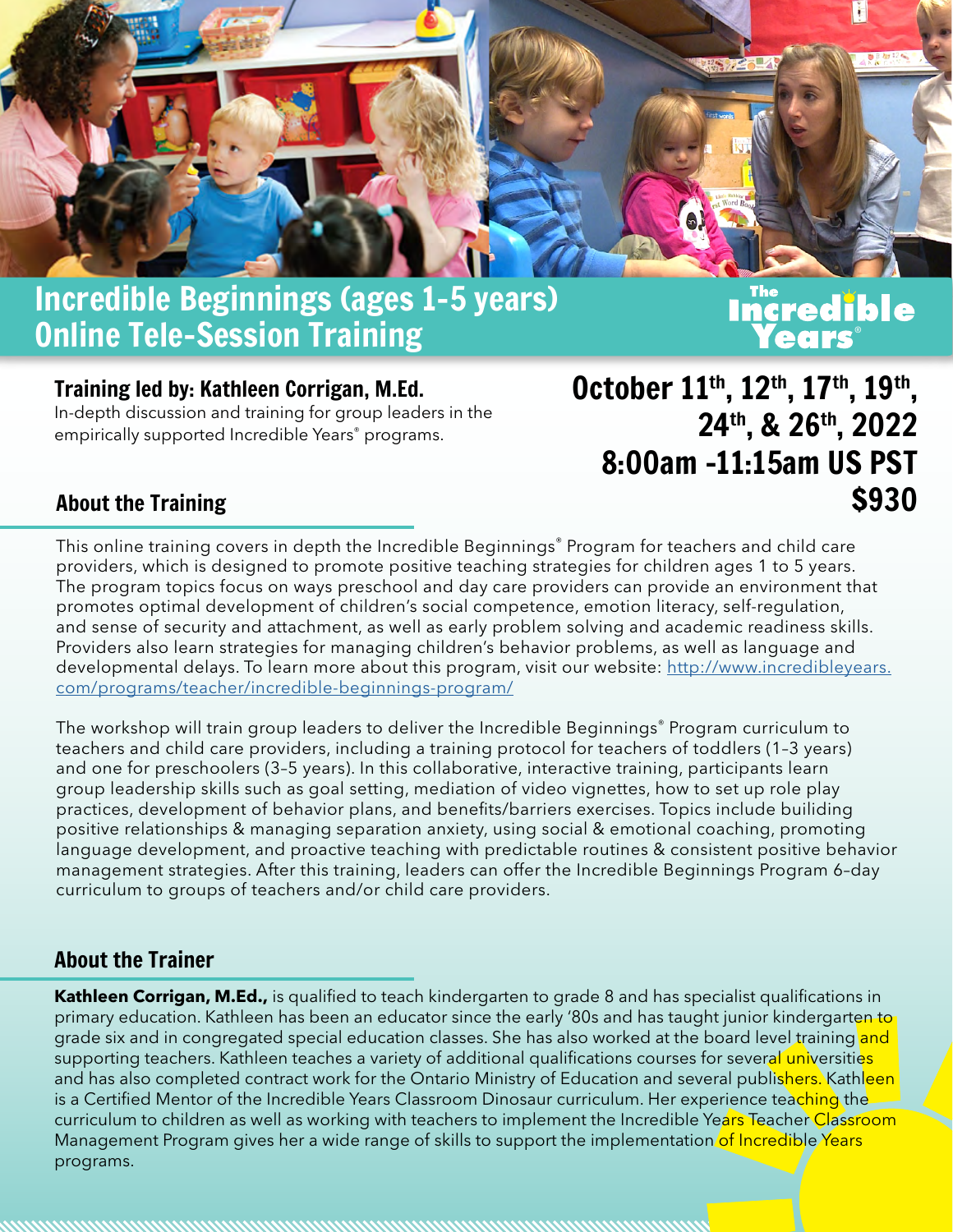# **ncredible**

## Goals of the teacher training series:



- Promote teacher and child care provider competencies.
- Strengthen proactive teaching skills.
- Strengthen teacher and child care provider behavior management skills.
- Promote use of behavioral assessment and individually tailored behavior plans.
- Promote consistency of behavior plans from school to home by teachers/child care providers involving parents in planning.

- Strengthen use of strategies which promote children's social competence and self-regulation skills (e.g. problem solving, anger management, emotion literacy).
- Promote use of research-based discipline strategies for reducing aggression and disruptive behavior in the classroom/child care setting.
- Help teachers and child care providers learn to use social and emotion coaching with their children and adapt their approach according to children's developmental readiness.
- Increase teacher and child care provider support networks with each other and with parents.

### **REGISTER EARLY! SPACE IS LIMITED!**

## Registration Information:

**FEE:** \$930.00 per participant, due in advance of training.

\*The training does NOT include copies of Incredible Years® program materials (leader manuals, videos, etc.) for delivering the program. Full program is purchased separately. Visit [www.incredibleyears.com/order](http://www.incredibleyears.com/order) for program pricing and ordering information.

**PLEASE NOTE: In order to participate in the on-line training, participants must have access to a full Incredible Beginnings**® **Program curriculum set (including Leader's manual, DVDs, & Incredible Teachers book). This training model will require participants to engage in pre- and between-session study of materials.**

**REGISTER EARLY!** Space is limited. To register, please see the registration link on the next page.

**CONFIRMATION** of registration will be sent via e-mail to registered participants.

**CANCELLATION POLICY:** The fee less \$50.00 for handling will be refunded IF requested in writing a minimum of 14 business days prior to the workshop.

IY reserves the right to cancel this training up to three weeks in advance if registration numbers are too low to hold an effective training. If cancellation on behalf of IY occurs, all registration fees will be returned to the registrant.